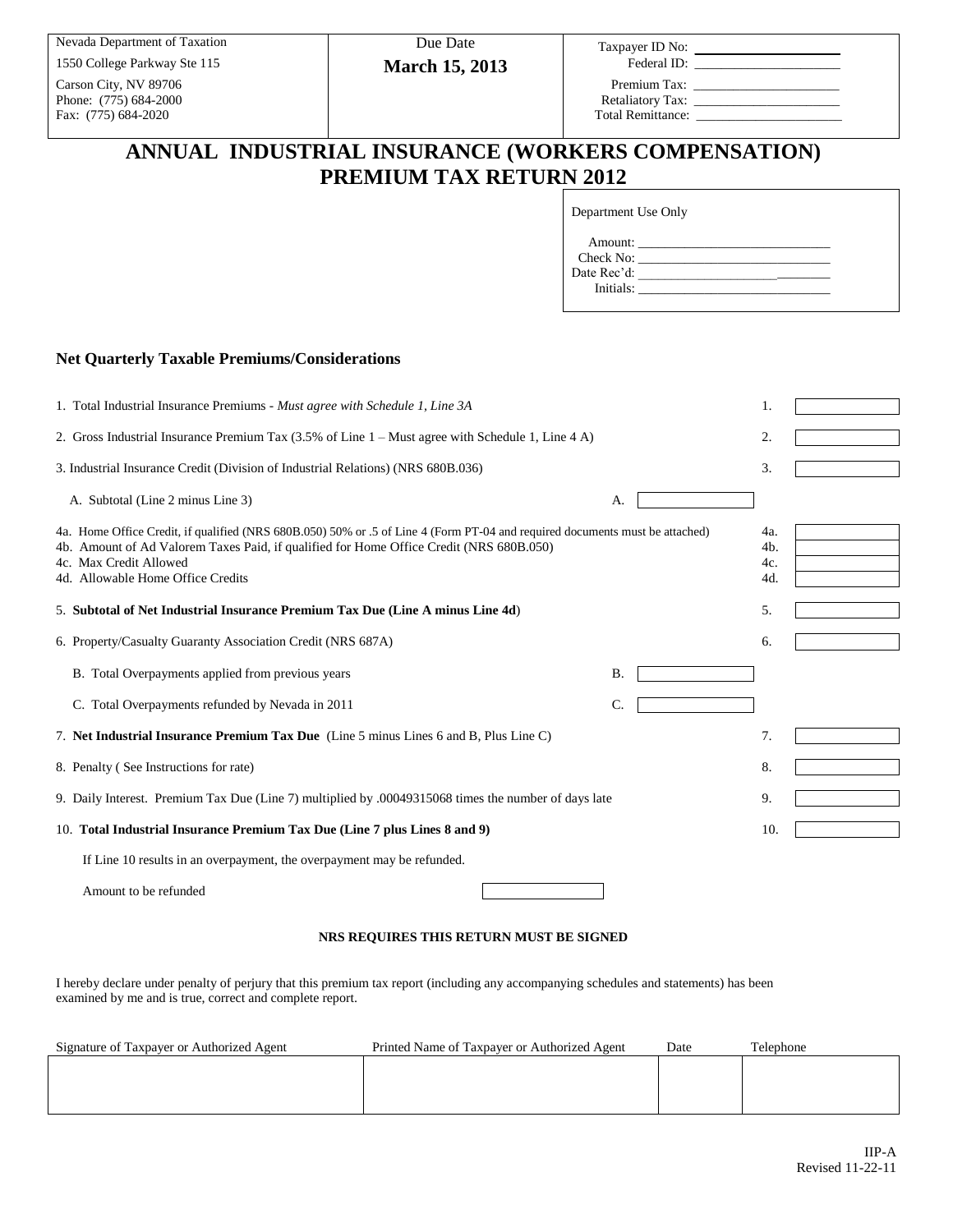## **Nevada Department of Taxation**

## **SCHEDULE 1 INDUSTRIAL INSURANCE PREMIUM TAX AND FEES ON RETALIATORY BASIS (WORKERS COMPENSATION)**

## **FOR YEAR ENDING DECEMBER 31, 2012**

|                                                                                                                                 | (A)<br><b>NEVADA BASIS</b> | (B)<br><b>STATE OF INC</b> |
|---------------------------------------------------------------------------------------------------------------------------------|----------------------------|----------------------------|
| 1. Gross Annual Premiums (Industrial Insurance Only)                                                                            | 1.                         |                            |
| 2. Dividends Paid or Credited to Policy Holders                                                                                 | 2.                         |                            |
| 3. Gross Premiums written minus Dividends paid or Credited to Policy Holders                                                    | 3.                         |                            |
| 4. Taxes Payable (according to applicable rate) (Tax Rate for Nevada is 3.5%)<br>Must agree with Line 2, IIP-A on Annual Return | 4.                         |                            |
| 5. Retaliatory Assessment                                                                                                       | 5.                         |                            |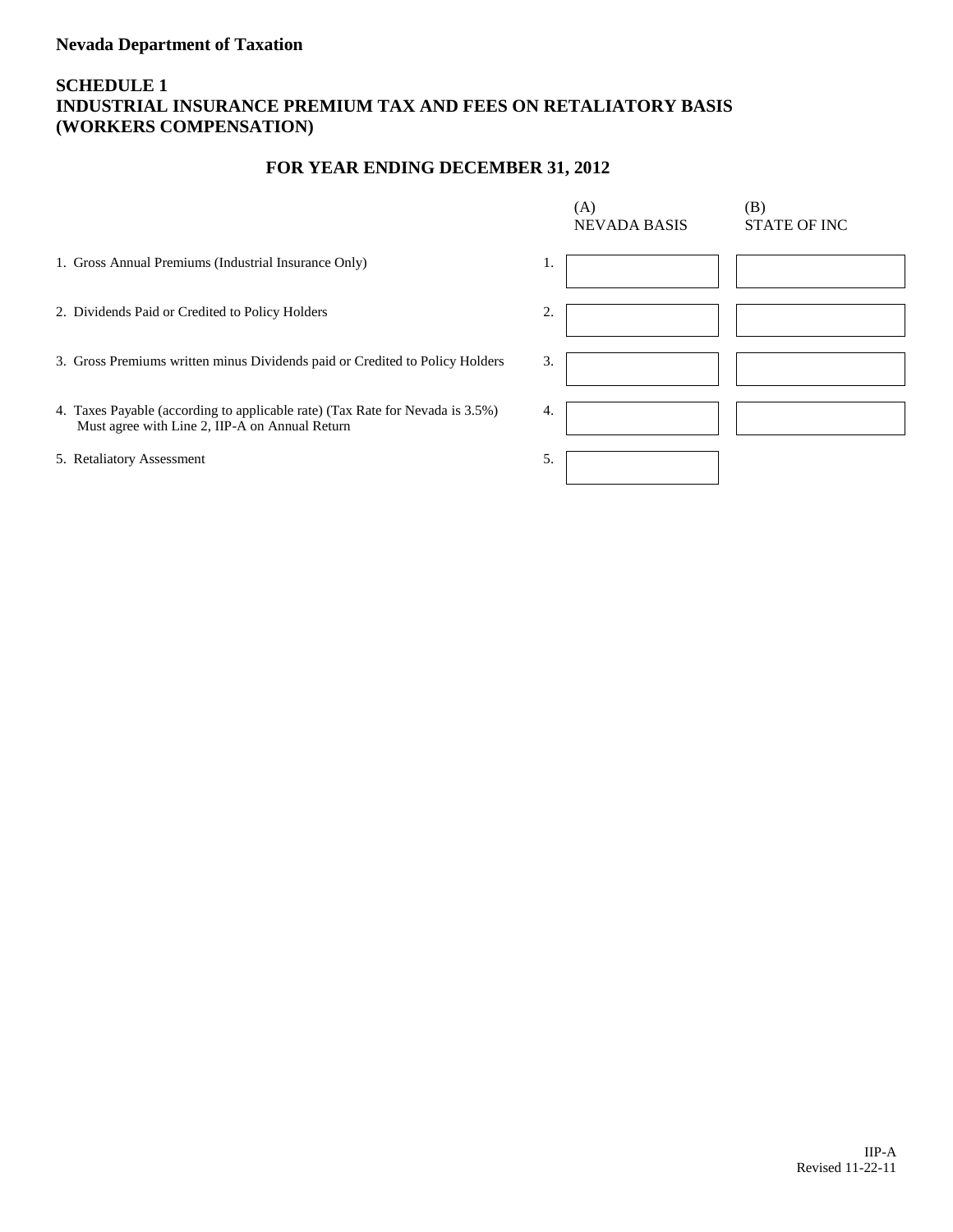## **Industrial Insurance Premium Tax Annual Return (Workers Compensation) Instructions**

### **A COPY OF THE NEVADA PAGE FROM ANNUAL STATEMENT MUST BE ATTACHED**

This form is to be used if you paid under \$2000 in Insurance Premium Tax during the previous year. The Nevada premium tax rate is 3.5%. (Retaliatory statues, NRS 680A.330 requires you to use the higher tax rate charged by your domiciliary state).

### **Schedule 1**

**Line 1** Gross Premiums/Considerations. Defined as all direct premiums written during the year for workers compensation.

- **Line 2** Dividends Paid or Credited to Policy Holders
- **Line 3** Gross Premiums written minus Dividends paid or credited to policy holders.
- **Line 4** Taxes Payable. Amount of premium tax due.
- **Line 5** Retaliatory Assessment

### **Annual Return**

**Line 1** *Total Premiums/Considerations* Enter the amount of taxable net direct Industrial Insurance premiums written and net considerations received this year. (Must agree with Schedule 1, Line 1)

**Line 2** *Gross Industrial Insurance Premium Tax* Enter the amount of Gross Premium Tax. Multiply Line 1 by 3.5% or .035.

**Line 3** *Industrial Insurance Credit* Enter the amount paid to Division of Industrial Relations for the year. Each insurer providing industrial insurance in this state is entitled to a credit against the premium tax paid equal to the assessment paid to Division of Industrial Relations. (NRS 680B.036). This credit is to be applied only against the premium tax for the year in which the assessment to the Division of Industrial Relations was paid. The Credit can not be applied against future premium tax liability.

**Line A**. *Subtotal* Enter in premium tax due. Line 2 minus Line 3.

**Line 4a** *Home Office Credit*. 50% or .5 of Line A. NRS 680B.050 provides that insurers who maintain a "home" or "regional" office may be entitled to a credit against tax to be paid. It provides for a 50 percent credit for taxes due. Each insurer claiming a home or regional home office credit must have a certified copy of the deed to the property in the name of the insurer on file with the Department.

**Line 4b** *Ad Valorem Taxes* Enter the amount of ad valorem Taxes paid during this year. NRS 680B.050(1) provides for credit for ad valorem taxes actually paid upon the home office or regional home office together with the land, as reasonably required for the convenient use of the office, upon which the home office or regional home office is situated. Further, the insurer must provide certified copies of the billing by local authorities for the ad valorem taxes in addition to a receipt for proof of payment.

**Line 4c** *Max Credit allowed* Enter max credit allowed. Multiply Line 2 by 80% or .80. NRS 680B.050(1) imposes a limit on the total amount of the credit that may be obtained. The credits may not reduce the total amount of taxes payable to less than 20 percent of the amount of gross premium taxes payable.

Line 4d Enter the available Home Office Credit and Ad Valorem taxes credit. Add lines 4a and 4b. Compare to line 4c. Enter the lesser of the two.

**Line 5** Enter the amount of Net Premium Tax due. Line A minus 4d.

**Line 6** Enter the amount of Property/Casualty Guaranty Association credit to be used this year.

Line B Enter the amount due to you for overpayments made in prior reporting periods for which you have received a Department of Taxation Credit Notice. Monthly notices received from the Department are not cumulative. Do not take the credit if you have applied for a refund. NOTE: Only credits established by the Department may be used.

**Line C** Enter the amount of Overpayments refunded by Nevada during the calendar year.